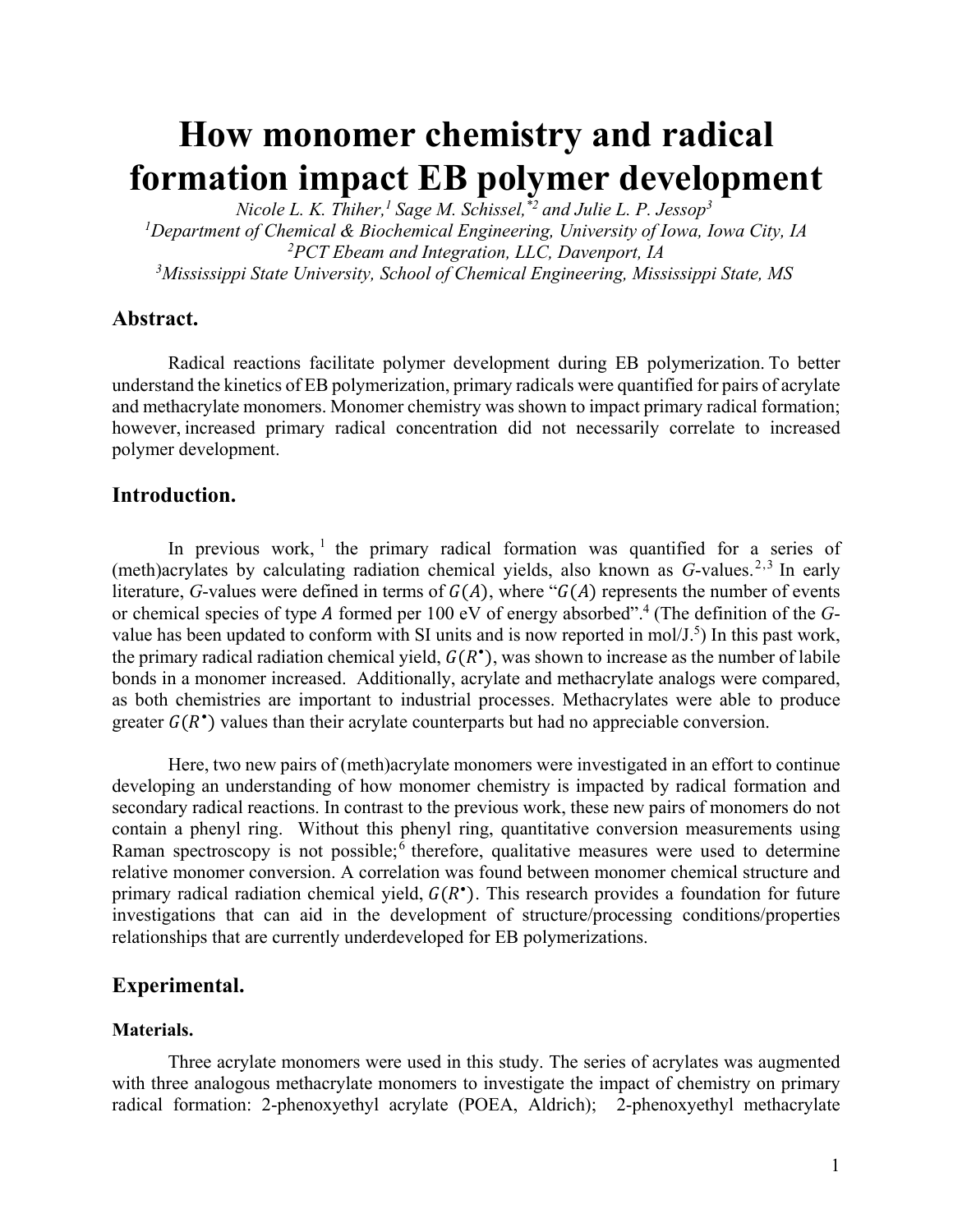(POEMA, TCI America); isobornyl acrylate (IBOA, Sartomer); isobornyl methacrylate (IBOMA, Sartomer); 2-hydroxyethyl acrylate (HEA, Aldrich); and 2-hydroxyethyl methacrylate (HEMA, Aldrich) (Figure 1). The POEA/POEMA pair was included in the study for comparison to previous work.<sup>1</sup> The monomers were not washed of inhibitor because the impact of inhibitor was determined to be below the error of the measurements in this study. A free-radical inhibitor, 2,2-diphenyl-1 picrylhydrazyl (DPPH, Millipore Sigma), was used to quantify primary radicals. All materials were used as received and stored at room temperature.



**Figure 1.** The chemical structures of the monomers used in this study: (A) POEA, (B) POEMA, (C) IBOA, (D) IBOMA, (E) HEA, and (F) HEMA.

#### **Methods.**

# *Primary radical radiation chemical yield,*  $G(R^*)$

The methods used to determine primary radical radiation chemical yield have been described in detail previously,<sup>3</sup> and only a brief outline of the method is presented here. (Note that the units of the G-value have been updated from radicals per 100 eV (used in early literature) to mol/J (the modern definition) by multiplying by 1.03 x  $10^{-7}$ .) To quantify primary radicals, a freeradical inhibitor was added to the formulation. When the inhibited formulation was exposed to the EB, primary radicals formed. These primary radicals then reacted with the inhibitor, inducing a color change. The disappearance of inhibitor is directly proportional to the rate of radical formation  $(R_R)$  and was monitored using UV-Vis spectroscopy (DU-62 Spectrophotometer, Beckman). After determining the rate of radical formation, Equation 1 was used to calculate  $G(R^{\bullet})$ , since the density ( $\rho$ ) and dose rate  $\left(\frac{dD}{dt}\right)$  were known.

$$
G(R^{\bullet}) = \frac{R_R}{\rho \frac{dD}{dt}} \tag{1}
$$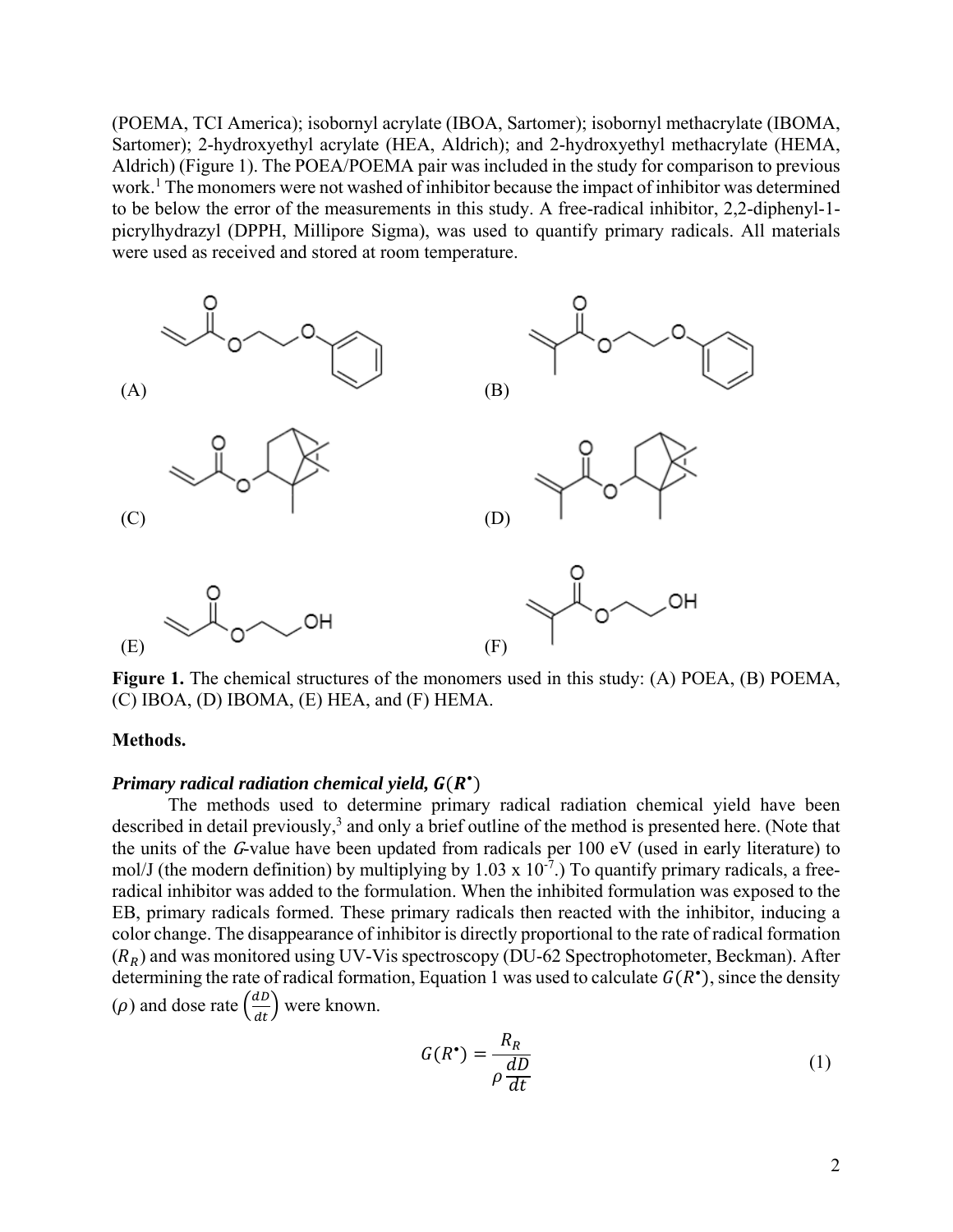#### *Quantitative conversion measurements.*

*Sample Preparation.* Neat monomer was pipetted onto a glass slide, and a tape spacer was used to achieve a sample thickness of  $\sim$ 100 µm. EB polymerization took place on an EBLab unit (Comet Technologies, Inc.). The voltage was set at 200 kV to ensure uniform energy deposition through the entire depth of each sample. Nitrogen flow was used to reduce the oxygen concentration to less than 200 ppm to minimize the effect of oxygen inhibition. Ten exposure conditions were used for these experiments, all at a constant dose rate of 197±4 kGy/s. The dose and line speed combinations match those used to determine the radiation yield values and are shown in Table 1.

**Table 1.** Dose and line speed combinations used to create samples for conversion profiles.

| $\sim$<br><b>Dose</b><br>$\mathbf{v}$<br>(KGV | 200 | $\Omega$<br>vu | - II<br>ν | 50                             | 40       | $\sim$<br>ں ر | 70<br>∸ | $\sim$ $\sim$<br>∼ | ^^<br>∸     | ້  |
|-----------------------------------------------|-----|----------------|-----------|--------------------------------|----------|---------------|---------|--------------------|-------------|----|
| (m/min)<br>Line speed                         |     |                |           | $\overline{\phantom{a}}$<br>∸∸ | -<br>∸ ∸ | ◡             | ∽       | 24                 | $\sim$<br>∼ | υc |

*Raman microscopy.* Raman microscopy was used to determine conversion of the samples after EB exposure. In order to eliminate error from instrumental variation and EB bombardment, a reference peak was used. Previous work has established the reaction peak at  $1636 \text{ cm}^{-1}$  (indicative of the -C=C- bond in the acrylate moiety) and a reference peak at  $1613 \text{ cm}^{-1}$  (indicative of the -C=C- bonds in the phenyl ring).<sup>6</sup> Fractional conversion,  $\alpha$ , was calculated using the following equation:

$$
\alpha = \left(1 - \frac{I_{rxn}(P)/I_{ref}(P)}{I_{rxn}(M)/I_{ref}(M)}\right) \tag{2}
$$

where  $I_{rxn}(P)$  and  $I_{ref}(P)$  are the peak intensities of the reaction and reference peak of the polymer, respectively;  $I_{rxn}(M)$  and  $I_{ref}(M)$  are the peak intensities of the reaction and reference peak of the monomer.7

 EB-exposed samples were transferred to aluminum Q-panels for analysis. Raman spectra of the samples were collected using an optical microscope (DMLP Leica) connected to a modular research Raman spectrograph (HoloLab 5000R, Kaiser Optical Systems, Inc.) *via* a 100-µm collection fiber. A single-mode excitation fiber carried an incident beam of 785-nm near-infrared laser to the sample through a 10x objective with a numerical aperture of 0.25 and a working distance of 5.8 mm. Laser power at the samples was ~8 mW. Spectra were collected with an exposure time of 30 seconds and 3 accumulations. Ten monomer spectra were collected and averaged to provide accurate values for  $I_{rxn}(M)$  and  $I_{ref}(M)$  to use in Equation 2. The error in the conversion measurements due to instrumental variation is expected to be  $\pm 0.05$ .

#### *Qualitative conversion measurements.*

*Sample Preparation.* Neat monomer was pipetted onto a Leneta chart, and a Mayer rod was used to achieve a sample thickness of  $\sim$ 100 µm. EB polymerization took place on an EBLab unit (Comet Technologies, Inc.). The voltage was set at 200 kV to ensure uniform energy deposition through the entire depth of each sample. Nitrogen flow was used to reduce the oxygen concentration to less than 200 ppm to minimize the effect of oxygen inhibition. Samples were exposed to 200 kGy at 3 m/min; these conditions are consistent with the 197 kGy/s dose rate used for conversion measurements.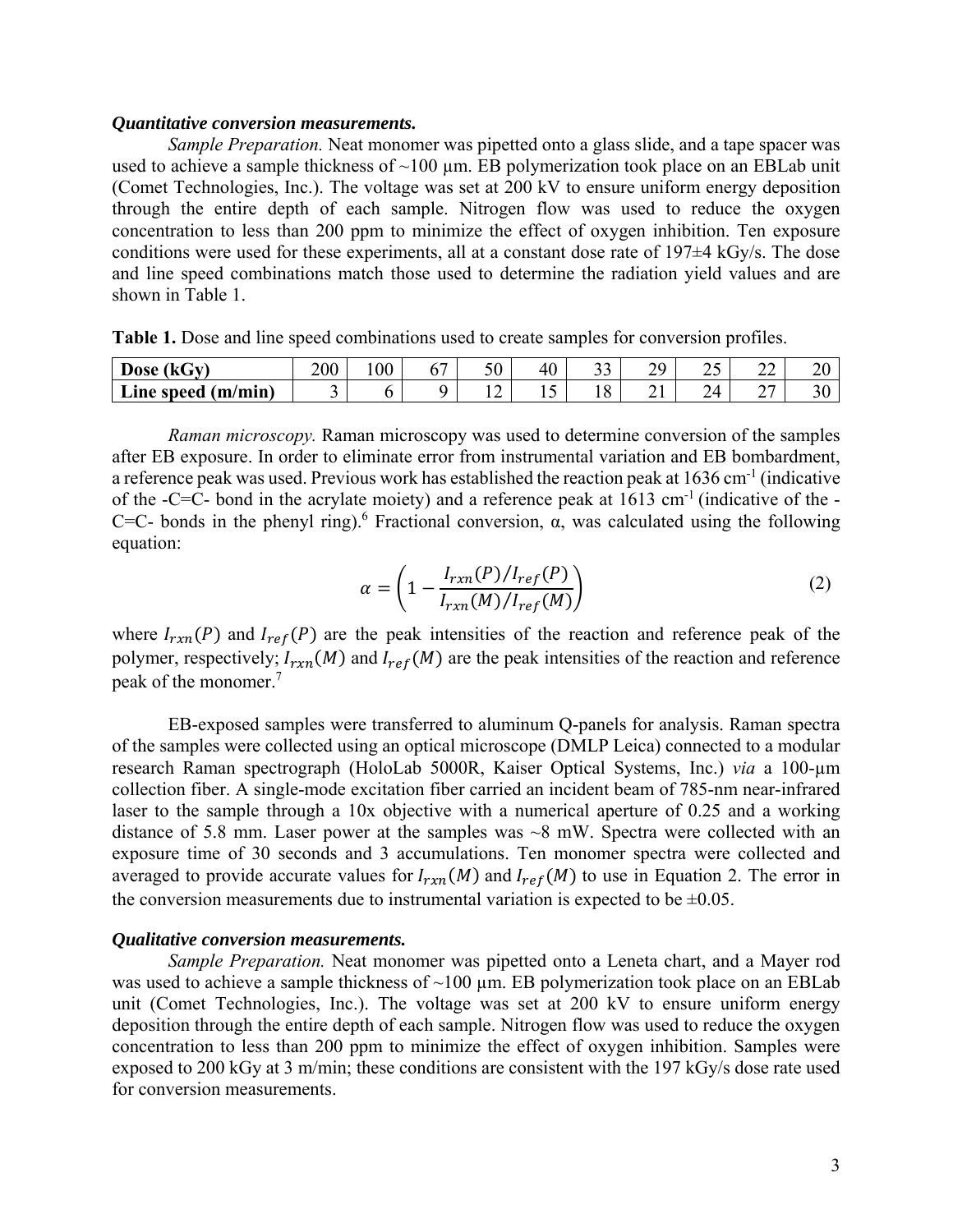*Tack / Cotton Ball Test.* Adhesion of cotton strands from a cotton ball was used to estimate the degree of conversion. This qualitative test was used because several of the monomers lack the phenyl ring necessary for quantitative Raman conversion measurements. A 4-point scale was used to differentiate conversion levels (Table 2). The cotton ball was held on the coating by a 2-pound hammer for 15 seconds.

| <b>Score</b> | <b>Description</b>             |
|--------------|--------------------------------|
|              | Full coverage of cotton        |
|              | Mostly full coverage of cotton |
|              | Partial coverage of cotton     |
|              | No cotton fibers adhere        |

**Table 2.** Scale used to estimate the degree of conversion using the cotton ball test.

*Wetness / Tissue Paper Test.* One failing of the cotton ball test is that the conversion of the monomer may be so low as to be completely wet to the touch and not have enough tack to adhere any cotton strands. In order to overcoming this failing, a second test was used in conjunction with the cotton ball test to qualitatively estimate conversion. Tissue paper was laid on the coating, and the absorption of the coating into tissue paper was scaled (Table 3).

**Table 3.** Scale used to estimate the degree of conversion using the tissue paper test.

| Score | <b>Description</b>              |
|-------|---------------------------------|
|       | Completely wet tissue paper     |
| 0.5   | Damp/partially wet tissue paper |
|       | Dry tissue paper                |

# **Results and Discussion.**

### **Primary radical reactions.**

Primary radical formation was quantified by calculating  $G(R^{\bullet})$  for each monomer using the inhibitor method described above. IBOA had the largest  $G(R^*)$  value of the acrylates; this result falls in line with previous research,<sup>1</sup> where monomers with more labile bonds had greater  $G(R^{\bullet})$  values (Figure 2).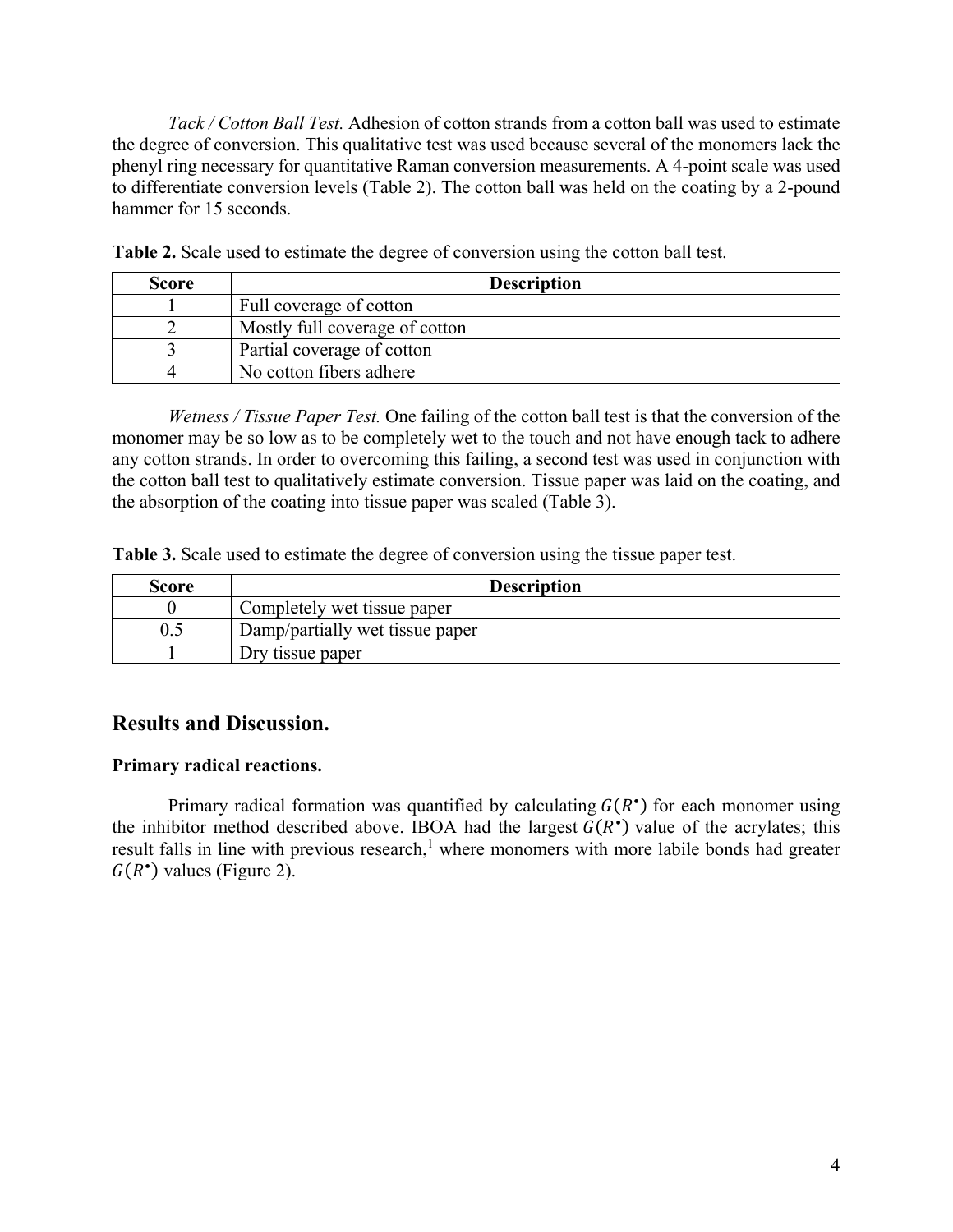

**Figure 2.** Primary radical formation quantified by measuring  $G(R^*)$  for each monomer. Methacrylates (gray bars) form more primary radicals upon EB exposure compared to their acrylate counterparts (black bars).

POEA and HEA also follow this trend, though it might not be readily apparent. POEA has a slightly smaller  $G(R^*)$  value than HEA although it has 12 hydrogens compared to HEA's 8; however, 5 of POEA's hydrogens are situated on the conjugated phenyl ring and are expected to not be as labile due to the higher bond energy. $8$ 

Methacrylates exhibited greater values of  $G(R^{\bullet})$  compared to their acrylate counterparts (Figure 2). This trend, too, has been demonstrated in previous research<sup>1</sup> and is expected since the addition of the methyl group adds 3 more abstractable hydrogens. Yet, while the methyl group gives each pair the same boost, the resulting increase in  $G(R^{\bullet})$  values is not proportional for the 3 studied pairs. The POEA/POEMA and HEA/HEMA pairs both see a similar increase: 175% and 160% respectively, in  $G(R^*)$  values from acrylate to methacrylate; comparatively, the increase in  $G(R<sup>*</sup>)$  value from IBOA to IBOMA is only 117%. Considering that IBOA has significantly more abstractable hydrogens than POEA or HEA, the impact of the methyl group may correlate to the percent increase of labile bonds rather than the number of bonds increased. For example, excluding the phenyl ring hydrogens, POEA's hydrogen count increases from 7 to 10 when it becomes POEMA, a 143% increase. Just as with the similar increase in  $G(R<sup>o</sup>)$  values with the POEA/POEMA pair, the HEA to HEMA transition results in a 138% increase in hydrogens. Finally, IBOA to IBOMA only results in a 114% increase in abstractable hydrogens. Comparing the percent increase in labile bonds to the increase in  $G(R^*)$  values establishes a clear trend.

#### **Conversion of acrylates** *vs.* **methacrylates.**

Raman microscopy was used to measure conversion of the POEA and POEMA after EB exposure to investigate the impact of primary radical concentration on conversion (Figure 3).<sup>1</sup> Overall, there was not a strong correlation between primary radical concentration and conversion for this pair.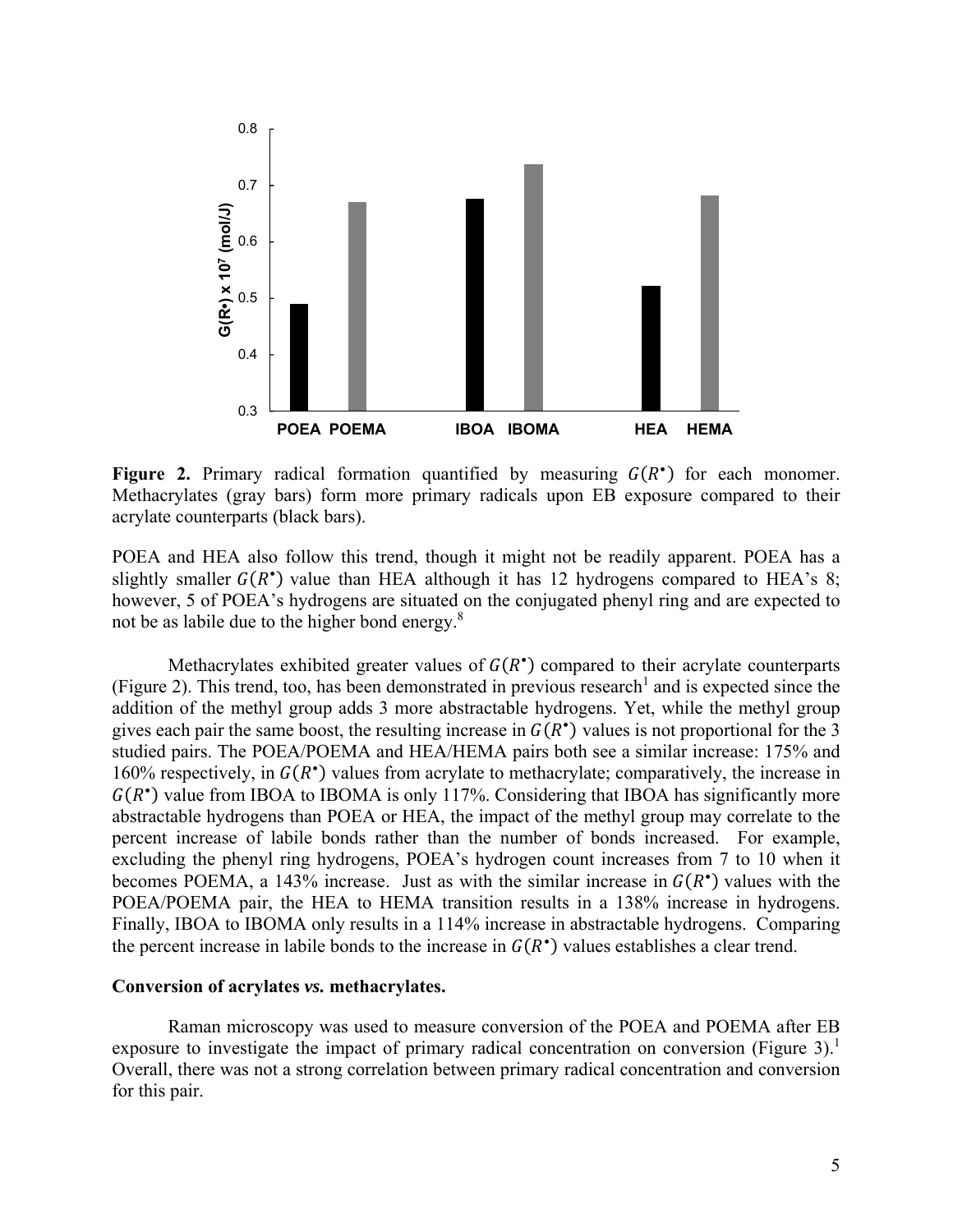

Figure 3. Piecewise conversion profile of the acrylate POEA and its methacrylate analogs POEMA. The acrylate is able to achieve significant conversion upon EB exposure, while the conversion of the methacrylate is near zero. Adapted from Ref. 1.

The acrylate conversion profile, as anticipated, increased with increasing dose and time. The fractional conversion of POEA reached nearly 0.21 at a dose of 200 kGy  $(t = 1 s)$ . The methacrylate conversion profile, however, only reached a fractional conversion of 0.03. Since POEMA has a greater  $G(R^{\bullet})$  value than POEA, these results indicate that neither the final conversion values nor the speed of reaction seem to be related to the primary radical concentrations quantified by calculating  $G(R^{\bullet})$ .<sup>1</sup>

To explore this conclusion further, the other two pairs of (meth)acrylates were compared on a more qualitative basis, since the lack of a phenyl moiety prevented accurate Raman results (Table 4). The POEA/POEMA pair was also included in this analysis for comparison. Cotton balls were used to check the tack of the monomer coating, after EB exposure, and tissue paper was used to demonstrate the wetness of the coating. The results indicate that the methacrylates have lower conversion than their acrylate analogs, as seen with the quantitative POEA/POEMA comparison.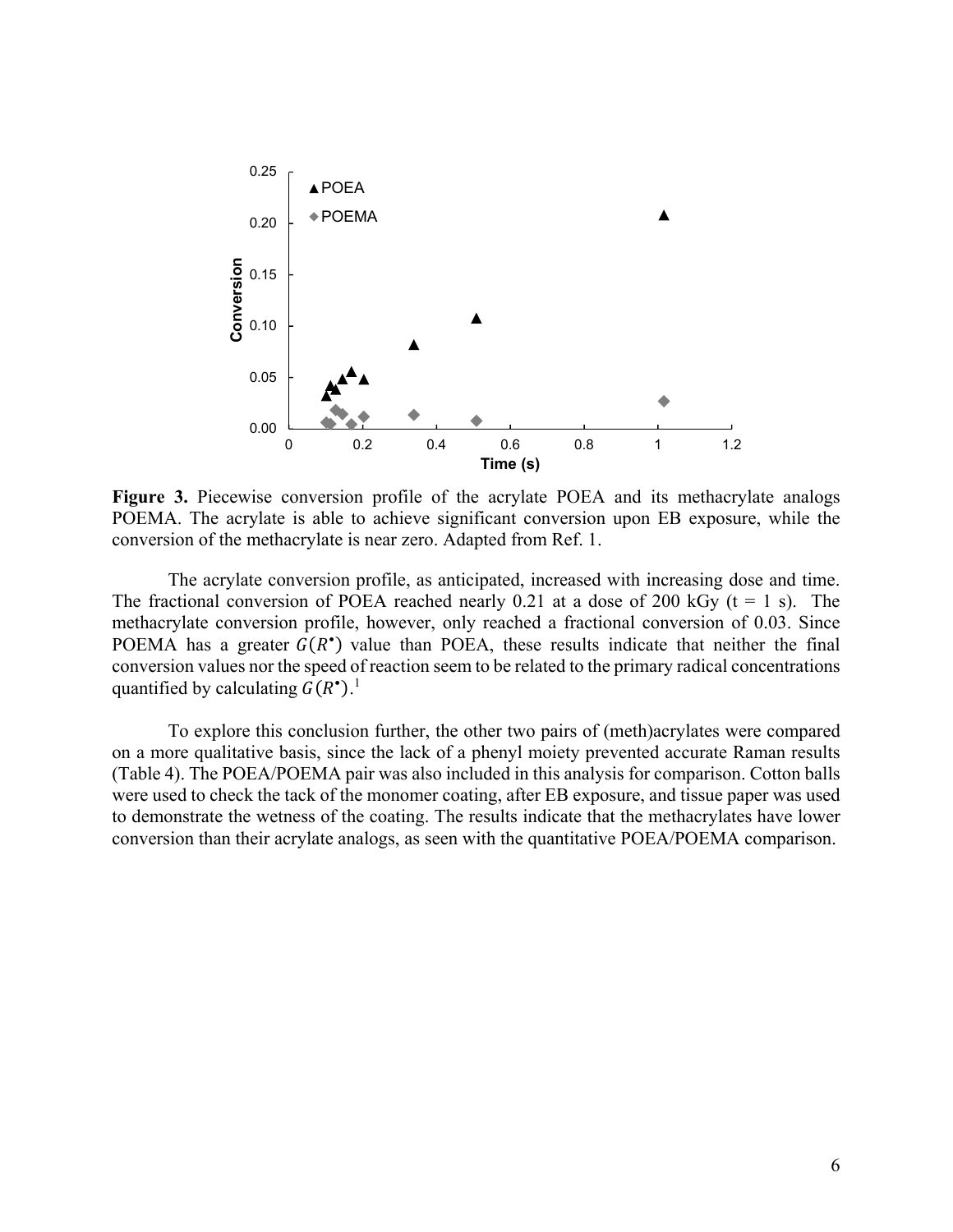**Table 4.** Qualitative conversion results of the three (meth)acrylate pairs. For each pair, the methacrylate appears to have a lower conversion than its acrylate analog.

| <b>Monomer</b> | <b>Cotton Ball Test</b><br>(CBT) | <b>Tissue Paper Test</b><br>(TPT) | <b>Final Score</b><br>(CBT x TPT) |
|----------------|----------------------------------|-----------------------------------|-----------------------------------|
| <b>POEA</b>    |                                  |                                   | $1 x 1 = 1$                       |
| <b>POEMA</b>   |                                  |                                   | $4 \times 0 = 0$                  |
| <b>IBOA</b>    |                                  |                                   | $4 \times 1 = 4$                  |
| <b>IBOMA</b>   |                                  |                                   | $4 \times 0 = 0$                  |
| <b>HEA</b>     |                                  |                                   | $3x1=3$                           |
| <b>HEMA</b>    |                                  |                                   | $4 \times 0 = 0$                  |

All of the methacrylates scored a 0 because they were completely wet to the touch. If any conversion occurred, it is expected to be very minor since no appreciable differences were observed before and after EB exposure. In contrast, the acrylates all experienced some conversion. All three were dry to the touch, though POEA and HEA both were tacky. Based on the qualitative scoring, IBOA, which was completely dry and tack-free, had the highest level of conversion.

The low final conversion of the methacrylates compared to the acrylates is consistent with results from the previous work.<sup>1</sup> In addition, other researchers have observed slow reaction rates of methacrylates compared to acrylates during photopolymerization reactions.<sup>9-13</sup> The slow  $R_n$ values of methacrylates have been attributed to the stability of the propagating methacrylate radical, as well as the increased steric hindrance caused by the additional C-H bonds.<sup>14,15</sup> One study reported a 7-fold decrease in the rate of polymerization of methacrylates compared to their identical acrylate counterparts during photopolymerization.<sup>16</sup>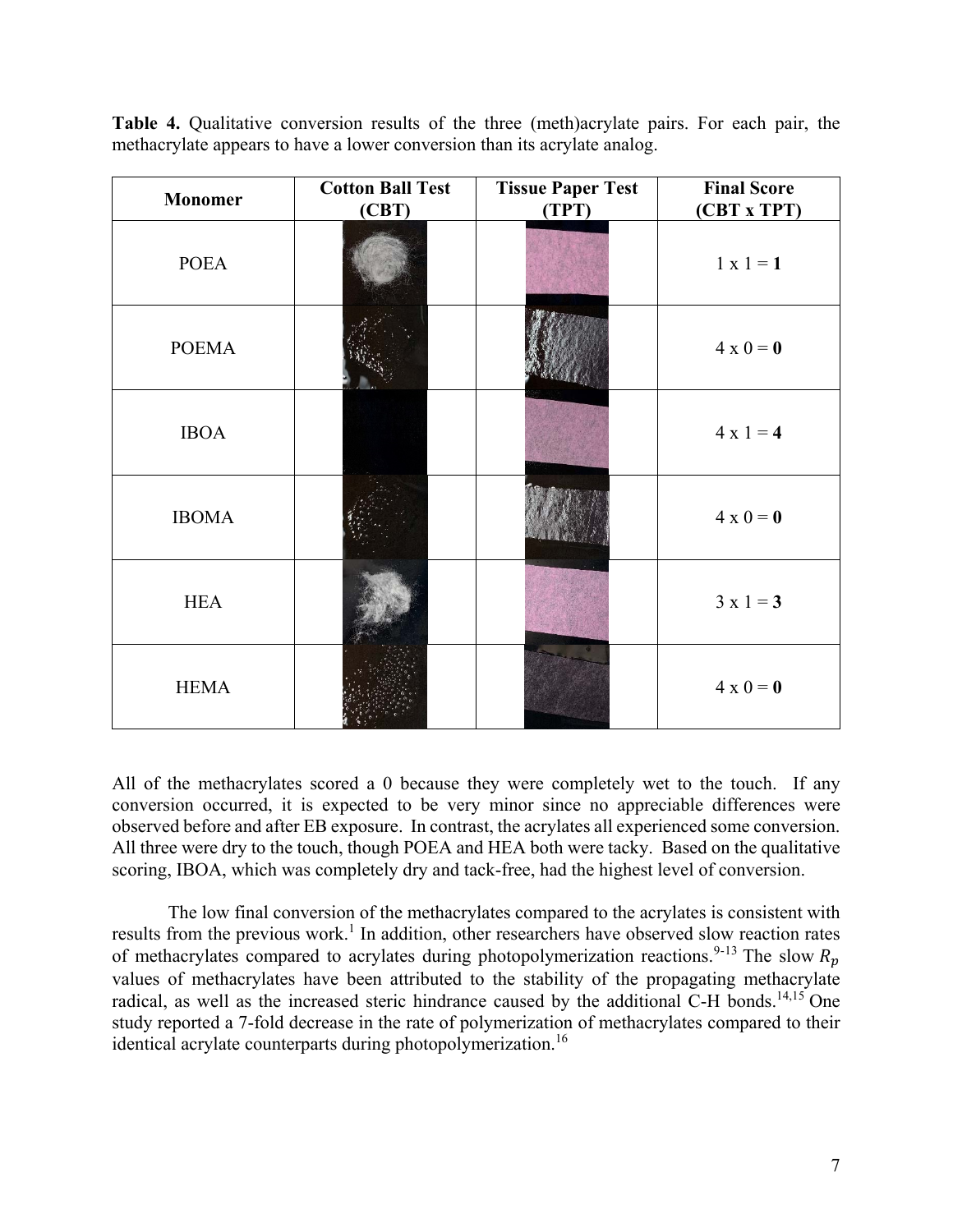## **Conclusions.**

Radical formation and secondary radical reactions initiated *via* EB exposure are dependent on monomer chemistry. However, high concentrations of primary radicals did not necessarily translate into increased conversion. The methacrylates in this study had higher values of  $G(R^{\bullet})$ than their acrylate counterparts, but the methacrylates failed to achieve any appreciable conversion during EB exposure.

Ultimately, understanding radical formation and secondary radical reactions is critical to developing structure/processing conditions/properties relationships for EB polymerization. Future work should focus on expanding the radical relationships beyond one-component formulations of acrylates and methacrylates into mixtures of monomers and oligomers, which are widely used in industry, in order to guide EB formulation development.

#### **Acknowledgements.**

This work was supported by the National Science Foundation [grant number 1804641].

#### **References.**

- 1. Thiher NLK, Schissel SM, Jessop JLP. The Influence of Monomer Chemistry on Radical Formation and Secondary Reactions During Electron-beam Polymerization. *J. Polym. Sci.*, in press. doi:10.1002/pol.20190113.
- 2. Thiher NLK, Schissel SM, Jessop JLP. Analysis of methods to determine G-values of monomers polymerized via ionizing radiation. *Rad. Phys. Chem.* 2019; 165, 108394. doi:10.1016/j.radphyschem.2019.108394.
- 3. Thiher NLK, Schissel SM, Jessop JLP. Counting Radicals: Methods to Measure Radiation Yields of Monomers in EB Polymerization. *UV+EB Technology*, 2019; 5(2), 32-40. https://uvebtech.com/articles/2019/countingradicals-methods-to-measure-radiation-yields-of-monomers-in-eb-polymerization/.
- 4. McNair A. ICRU Report 33 Radiation Quantities and Units Pub: International Commission on Radiation Units and Measurements, Washington D.C. USA issued 15 April 1980, pp.25. *Journal of Labelled Compounds and Radiopharmaceuticals*. 1981; 18(9), 1398-1398. doi:10.1002/jlcr.2580180918.
- 5. Makuuchi K, Cheng S. *Radiation processing of polymer materials and its industrial applications*. 2011, Hoboken, NJ: John Wiley & Sons, Inc.
- 6. Schissel SM, Lapin SC, Jessop JLP. Internal Reference Validation for EB-Cured Polymer Conversions Measured via Raman Spectroscopy. *RadTech Report*. 2014; 28(4), 46-50. https://www.radtech.org/magazinearchives/Publications/RadTechReport/dec-2014/InternalReferenceValidationforEB-CuredPolymerConversionsMeasuredviaRamanSpectroscopy.pdf.
- 7. Cai Y, Jessop JLP. Decreased oxygen inhibition in photopolymerized acrylate/epoxide hybrid polymer coatings as demonstrated by Raman spectroscopy. *Polymer*. 2006; 47(19), 6560-6566. doi: 10.1016/j.polymer.2006.07.031.
- 8. Schissel SM, Kloepfer N, Lapin SC, Jessop JLP. Predicting Dose Rate Effects in EB Polymerizations Based on Monomer Structure. *RadTech 2018 UV/EB Technology Conference Proceedings*, on-line edition, May 2018.
- 9. Anseth KS, Wang CM, Bowman CN. Reaction behaviour and kinetic constants for photopolymerizations of multi(meth)acrylate monomers. *Polymer*. 1994; 35(15), 3243-3250. doi:10.1016/0032-3861(94)90129-5.
- 10. Scherzer T. VUV-Induced Photopolymerization of Acrylates. *Macromolecular Chemistry and Physics*. 2012; 213(3), 324-334. doi:10.1002/macp.201100485.
- 11. Ghorpade RV, Bhosle SM, Ponrathnam S, Rajan CR, Chavan NN, Harikrishna R. Photopolymerization kinetics of 2-phenylethyl (meth)acrylates studied by photo DSC. *J. Polym. Res.* 2012; 19(2), 1-8. doi:10.1007/s10965- 011-9811-3.